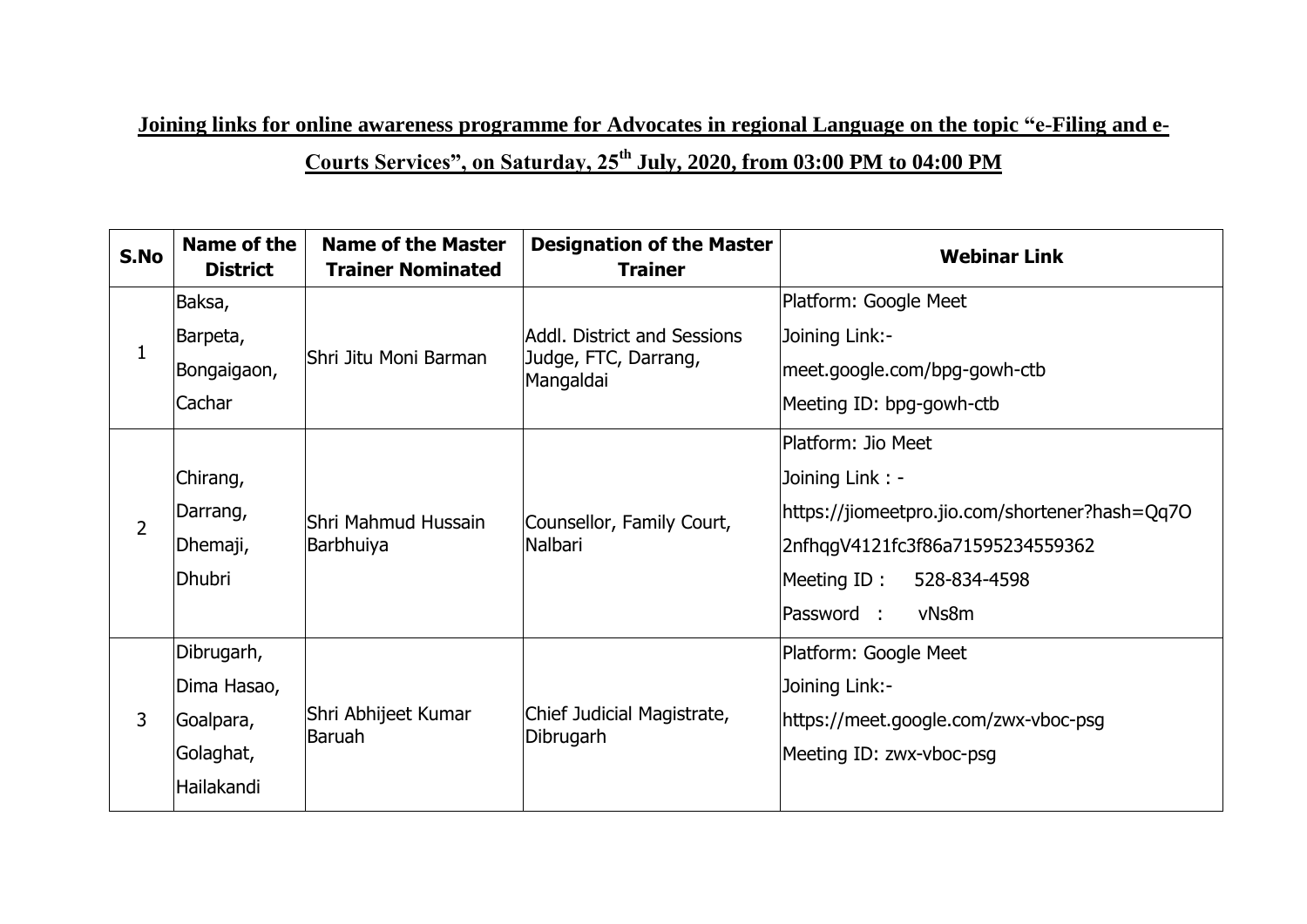| Joining Link:- http://bit.ly/3hqdCAN                                  |
|-----------------------------------------------------------------------|
|                                                                       |
|                                                                       |
|                                                                       |
|                                                                       |
| https://jiomeetpro.jio.com/shortener?hash=sCVG                        |
| A0VngWa63ce68b11b71595288091738                                       |
|                                                                       |
| Enter below Meeting ID to join meeting by                             |
|                                                                       |
|                                                                       |
|                                                                       |
|                                                                       |
|                                                                       |
| Addl. Chief Judicial Magistrate, https://meet.google.com/nhg-acpq-mtu |
|                                                                       |
|                                                                       |
|                                                                       |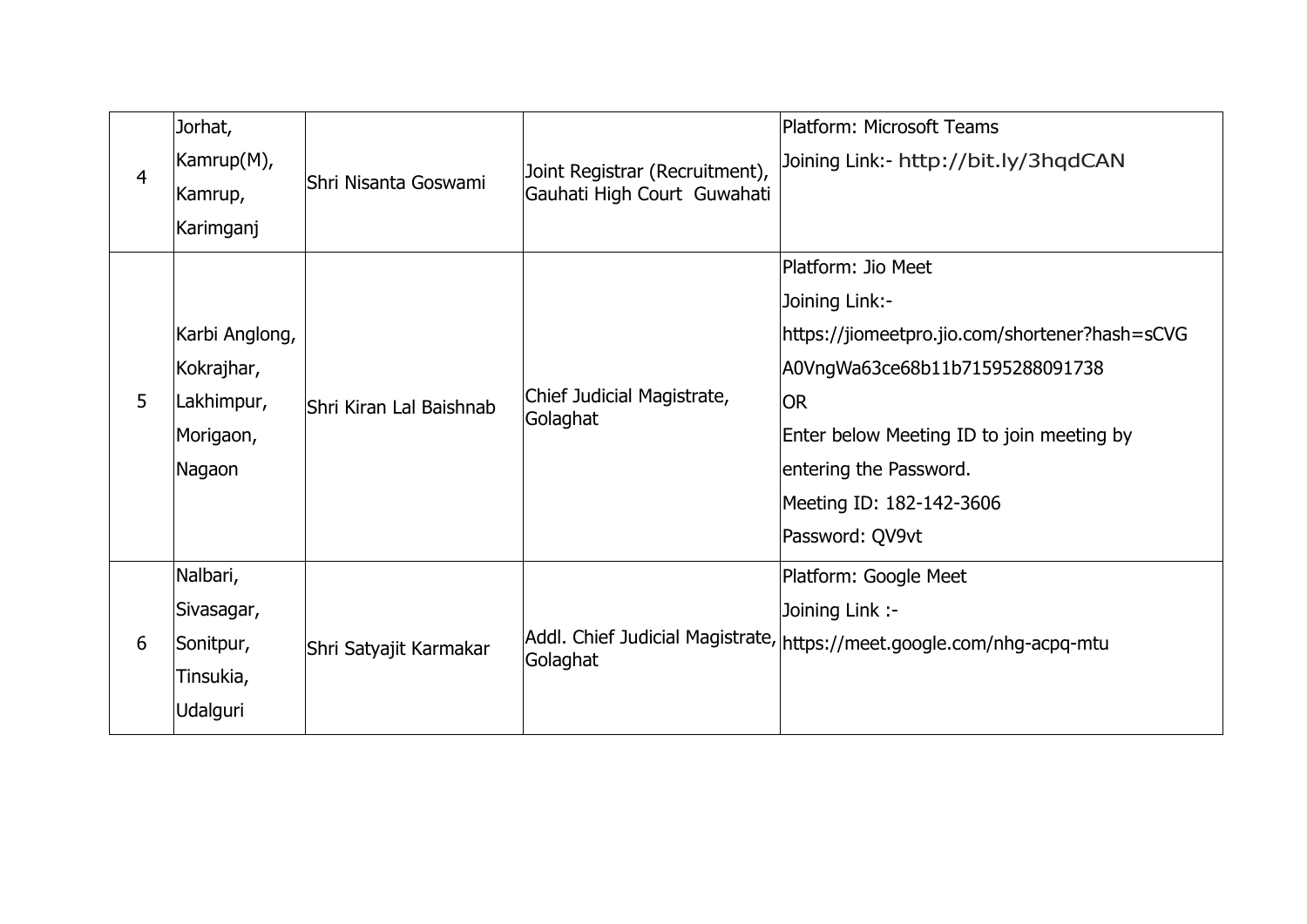## **Joining instructions for Jio Meet**

### **1.** [Download and install](javascript:void(0);) **JioMeet app** on your **Mobile Phone/Desktop/Laptop** using the following Path

- i. **On Mobile Device** Go to Play Store/AppStore, search for **JioMeet**application and download it.
- ii. **On Desktop** Visit https://jiomeetpro.jio.com/home#download and download JioMeet application.
- **2.** [Join the meeting as a participant](javascript:void(0);) using any of the following options:
	- i. **Click on the linkprovided** to join the meeting in the invite email/whatsapp/telegram you would have received.
	- ii. Then **provide the Password** received by you in the invitation, to enter the meeting.
	- iii. You can also use JioMeet desktop/mobile app/WebRTC to join the meeting by following the path shown below:
		- **Click/Tap on Join option**>>**Enter Meeting ID**>>**Enter your name**>>Click/Tap on **Join Meeting**>>**Enter Password**
- **3.** Please join the meeting before the Schedule Time.
- **4. Keep your audio muted** during the session until instructed by the speaker to unmute.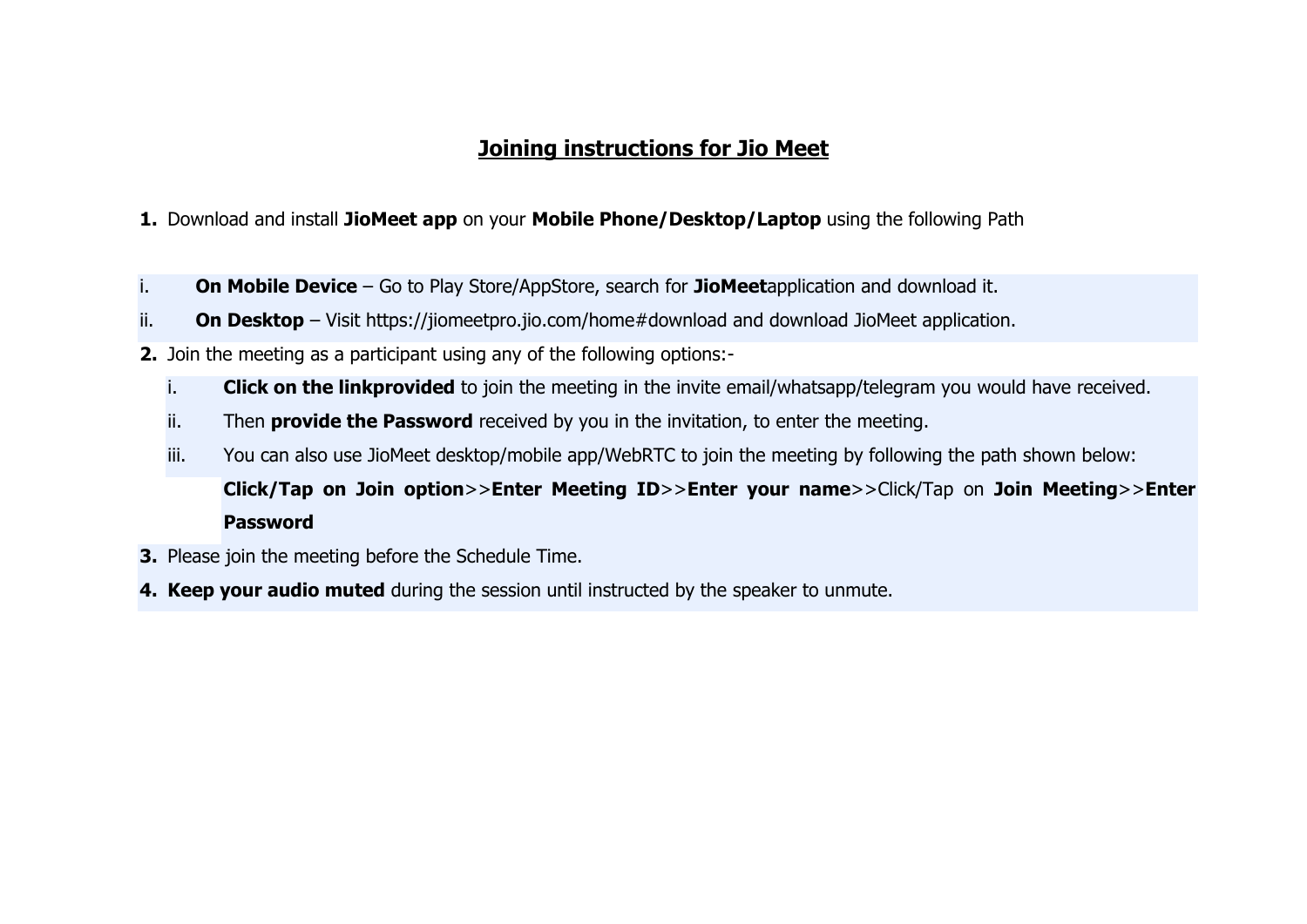## **Joining instructions for Google Meet**

1. Download and install Google Meet app on your Mobile Phone having Google Account from Google Play Store/App Store and join the meeting by entering following link-

[https://meet.google.com/nhg-acpq-mtu](https://meet.google.com/xrr-psgu-ease)

**OR,**

You can join the meeting in your desktop /laptop (having Google Account) by finding Google Meet in Google search and entering the link-

[https://meet.google.com/nhg-acpq-mtu](https://meet.google.com/xrr-psgu-ease)

- **2.** You can also join the meeting by clicking on the invite link on your whatsapp/telegram/email ID, if the same is received by you in your mobile phone.(if Google Meet app is already installed).
- **3.** Please join the meeting before the Scheduled Time.
- **4. Keep your audio muted** during the session until instructed by the speaker to unmute.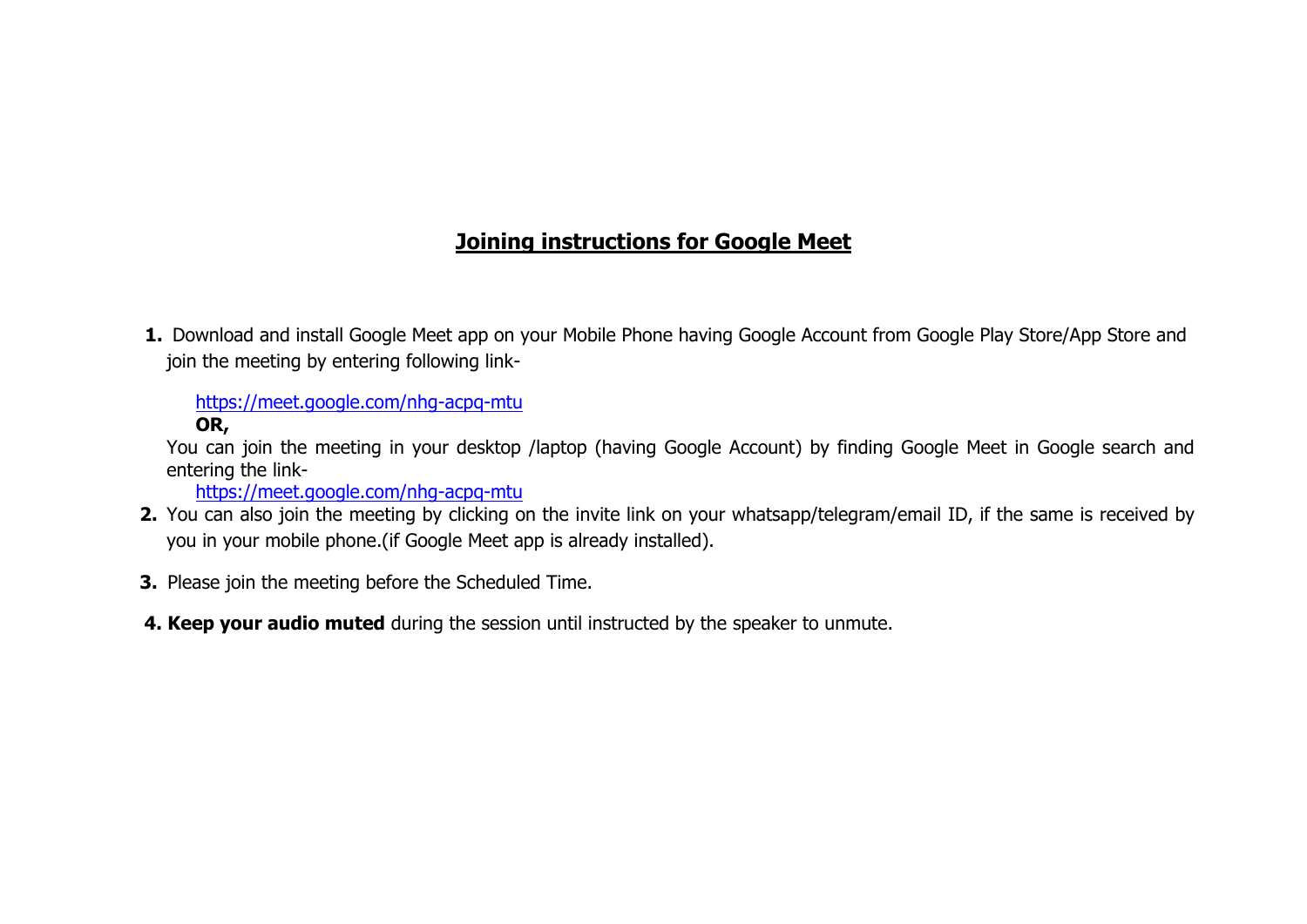## **Joining instructions for Microsoft Teams**

The detailed procedure to join the Webinar through PC/Laptop, iphone, Android Phone and UBUNTU PC/Laptop are given below.

 For accessing through Windows PC / Laptop after clicking the link choose the option of "**Watch on the Web instead**" if "MICROSOFT TEAMS" app is not installed on the PC / Laptop.

## **How to join in Android device**

- 1. Download and Install "Microsoft Teams" from Google Play
- 2. After installing, click on the invitation link.
- 3. Click on open with Teams

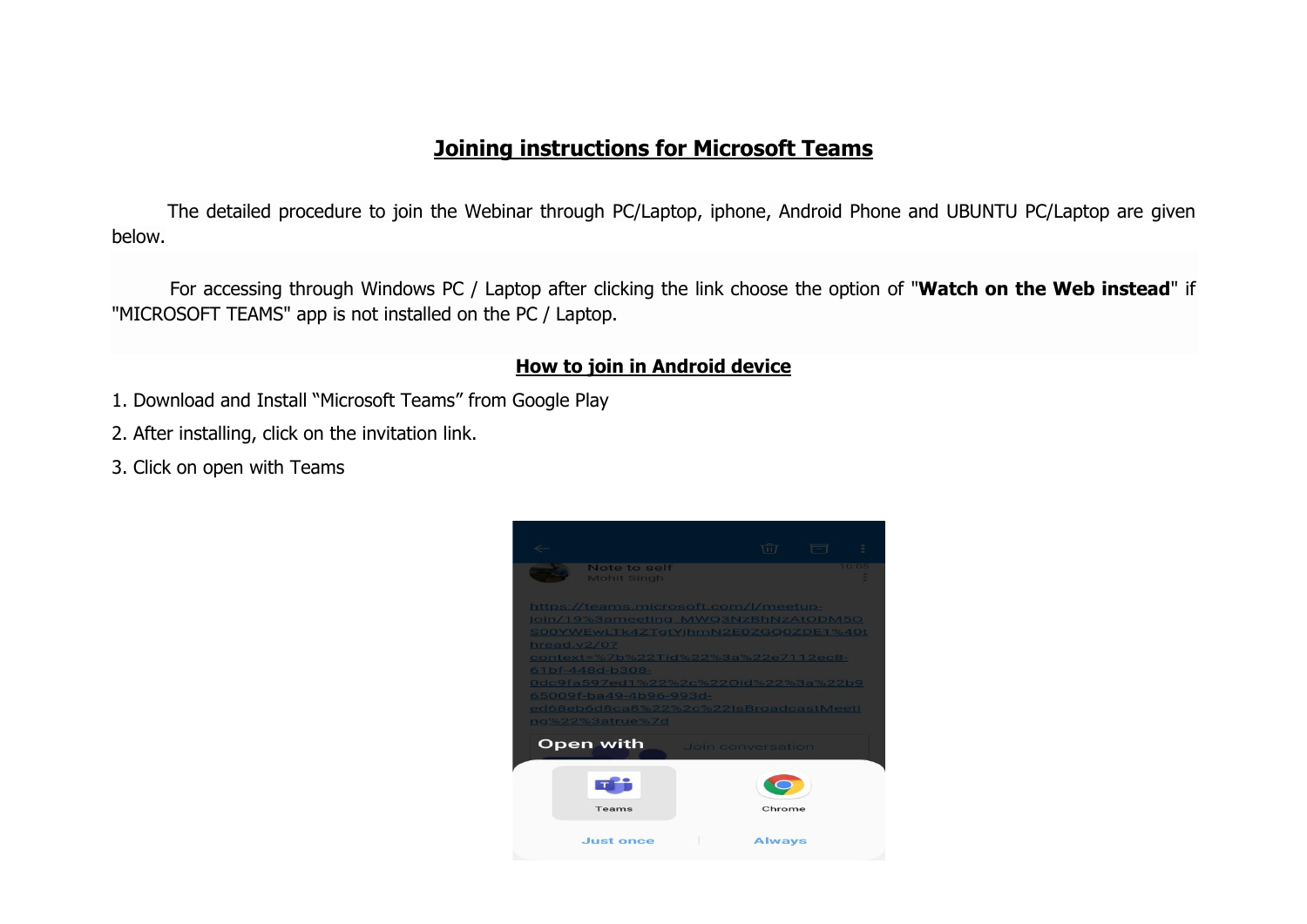## 4. Click on Join as a guest.

 $10:23$   $\Box$ 

 $\mathbb{R}$  lu lu lu  $\mathbb{R}$ 

#### **Microsoft Teams**



#### **Meeting time!** How would you like to join?

Join as a guest

Sign in and join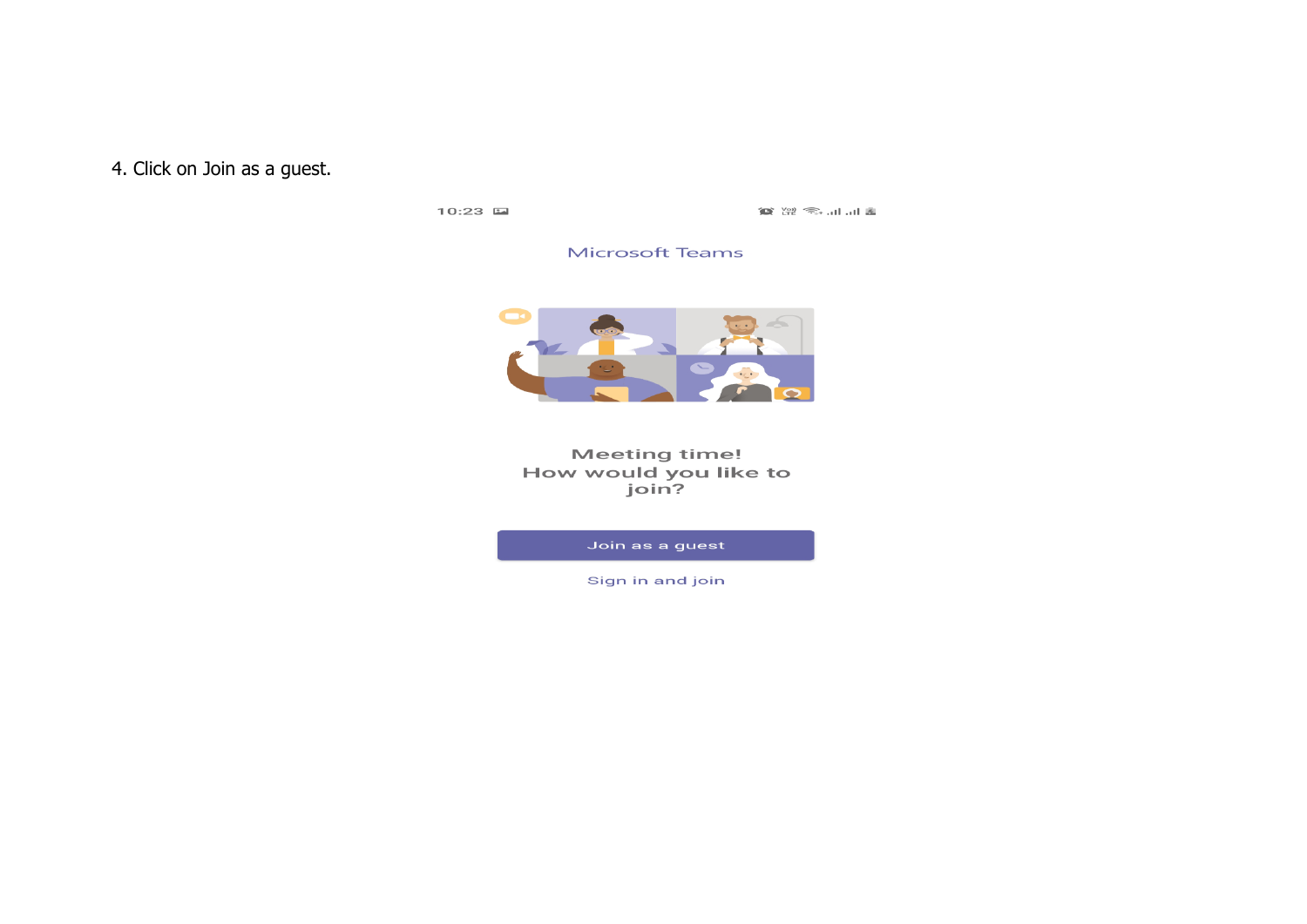## 5. Enter your name and click Join

10:23 国

 $\mathbf{C}$   $\mathbb{C}$   $\mathbb{C}$   $\mathbb{C}$   $\mathbb{C}$   $\mathbb{C}$   $\mathbb{C}$   $\mathbb{C}$   $\mathbb{C}$   $\mathbb{C}$   $\mathbb{C}$   $\mathbb{C}$   $\mathbb{C}$   $\mathbb{C}$   $\mathbb{C}$   $\mathbb{C}$   $\mathbb{C}$   $\mathbb{C}$   $\mathbb{C}$   $\mathbb{C}$   $\mathbb{C}$   $\mathbb{C}$   $\mathbb{C}$   $\mathbb{C}$   $\mathbb{$ 



Microsoft Teams



Type your name, then select Join<br>meeting.

#### test



6. You are in the webinar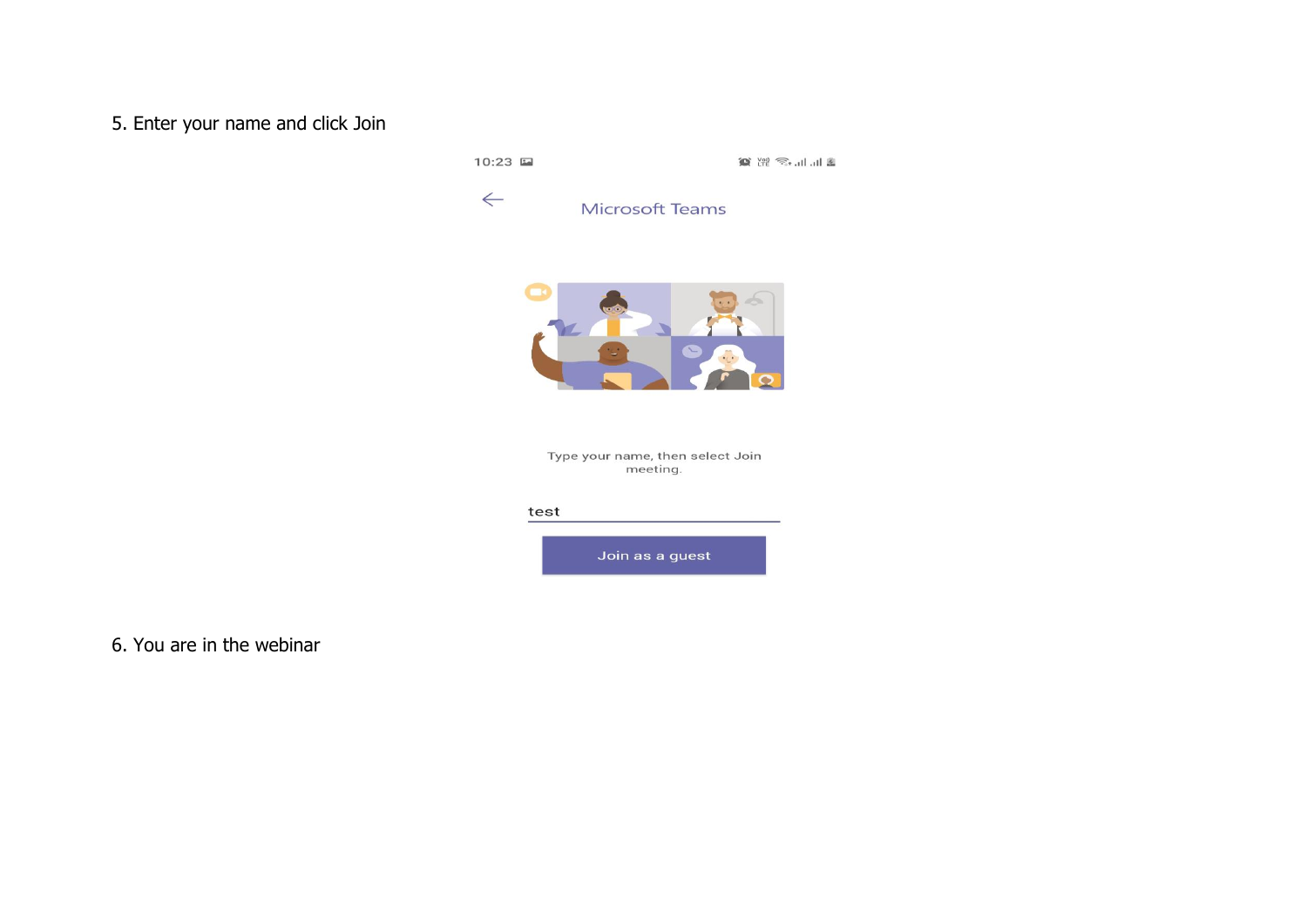### **How to join in iOS-iPad/iPhone**

1. Download "Microsoft Teams" from "App Store"

2. Click on the invitation link, the application will open up then click on 'Join as a guest'

◀ Outlook 10:26 AM Tue 12 May

 $7 54%$ 

**Microsoft Teams** 



Meeting time! How would you like to join?

Join as a guest

Sign in and join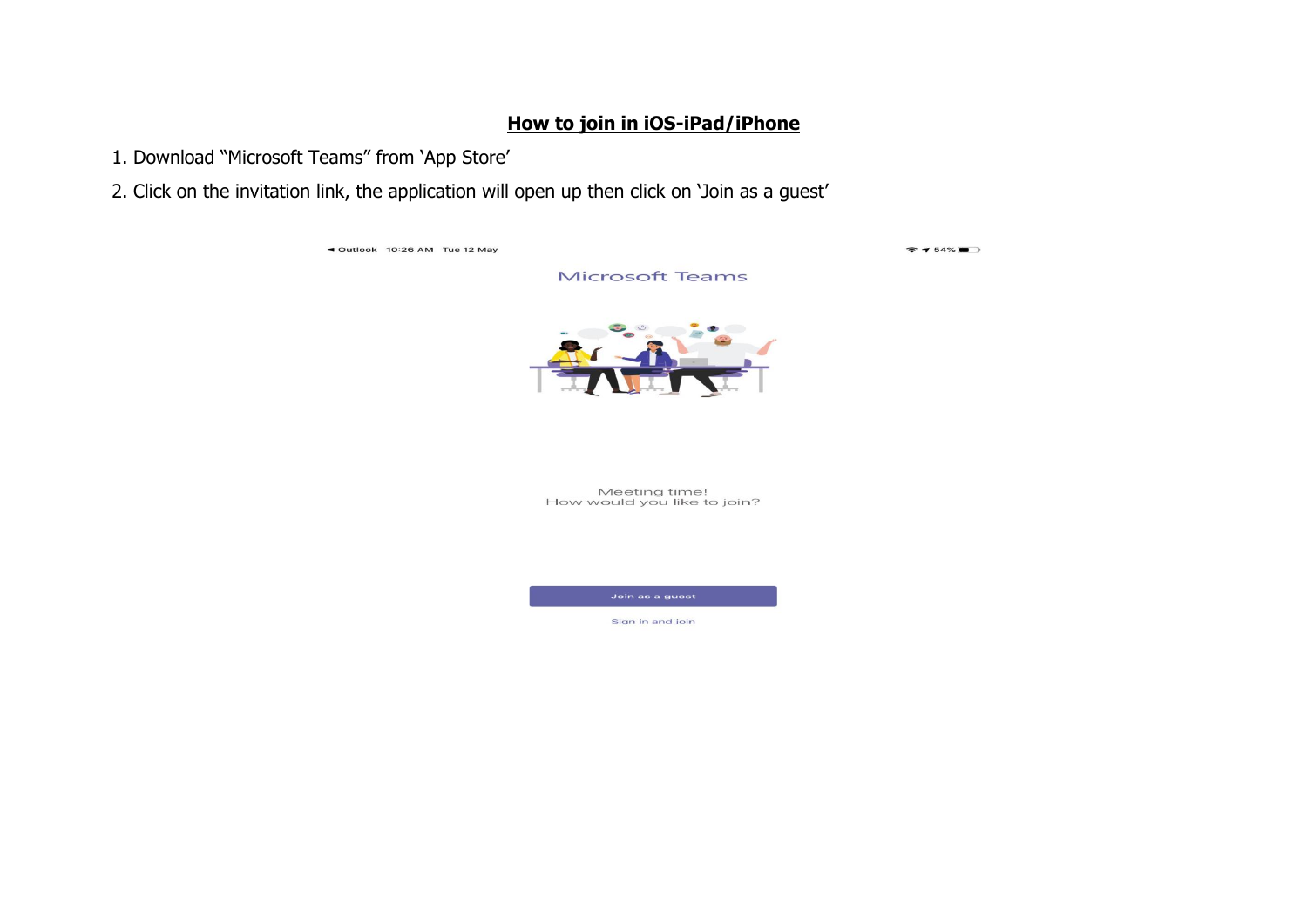## . Click on "Allow access"

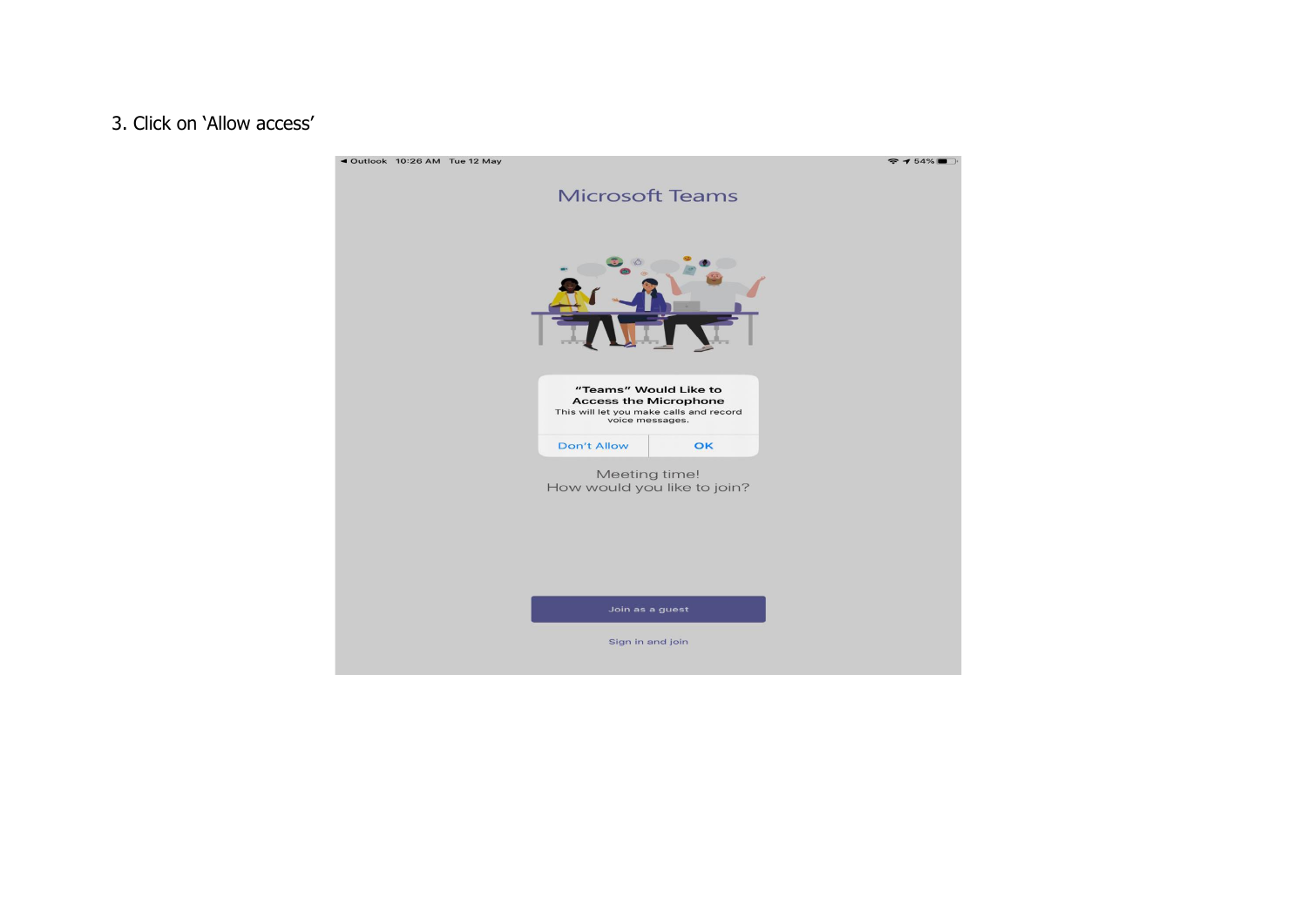4. Type your name and click on Join meeting

 $\,<$ 



Type your name, then select<br>Join meeting.

| Test |              |  |
|------|--------------|--|
|      | Join meeting |  |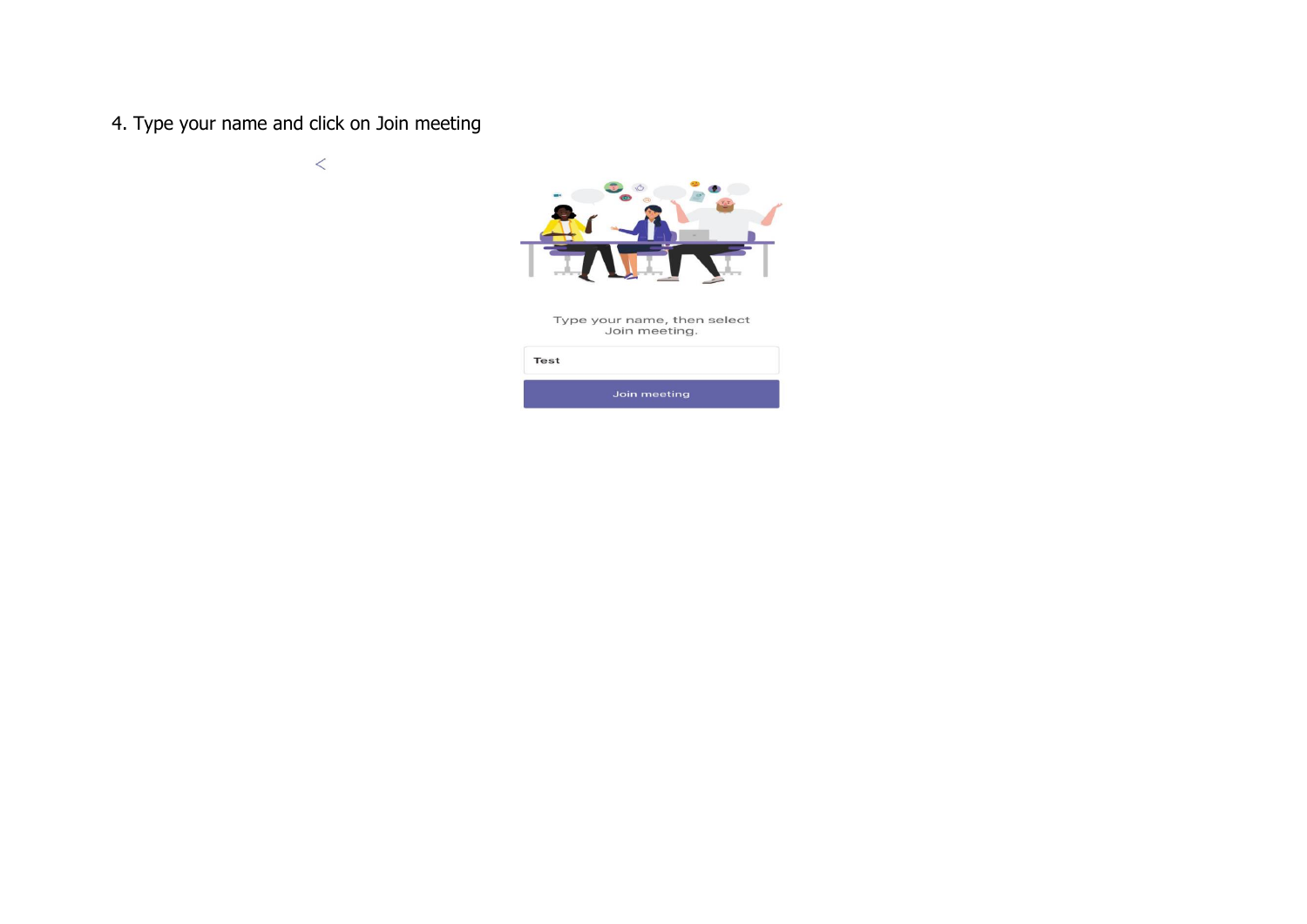### 5. You are in the webinar

| <b>Microsoft Teams</b>                         | Open xdg-open?<br>https://teams.microsoft.com wants to open this<br>application. |  |  |  |  |  |  |
|------------------------------------------------|----------------------------------------------------------------------------------|--|--|--|--|--|--|
| <b>Click on cancel-</b>                        | Open xdg-open<br>Cancel                                                          |  |  |  |  |  |  |
|                                                | $\mathcal{A}_{\mathcal{L}}$ .                                                    |  |  |  |  |  |  |
| <b>Watch the live event in Microsoft Teams</b> |                                                                                  |  |  |  |  |  |  |
|                                                | Watch on the web instead                                                         |  |  |  |  |  |  |
|                                                | Already have the Teams app? Launch it now                                        |  |  |  |  |  |  |
|                                                |                                                                                  |  |  |  |  |  |  |

## **How to join in Ubuntu**

- 1. Click on the invitation link and click on cancel
- 2. Click on "Watch on web instead"